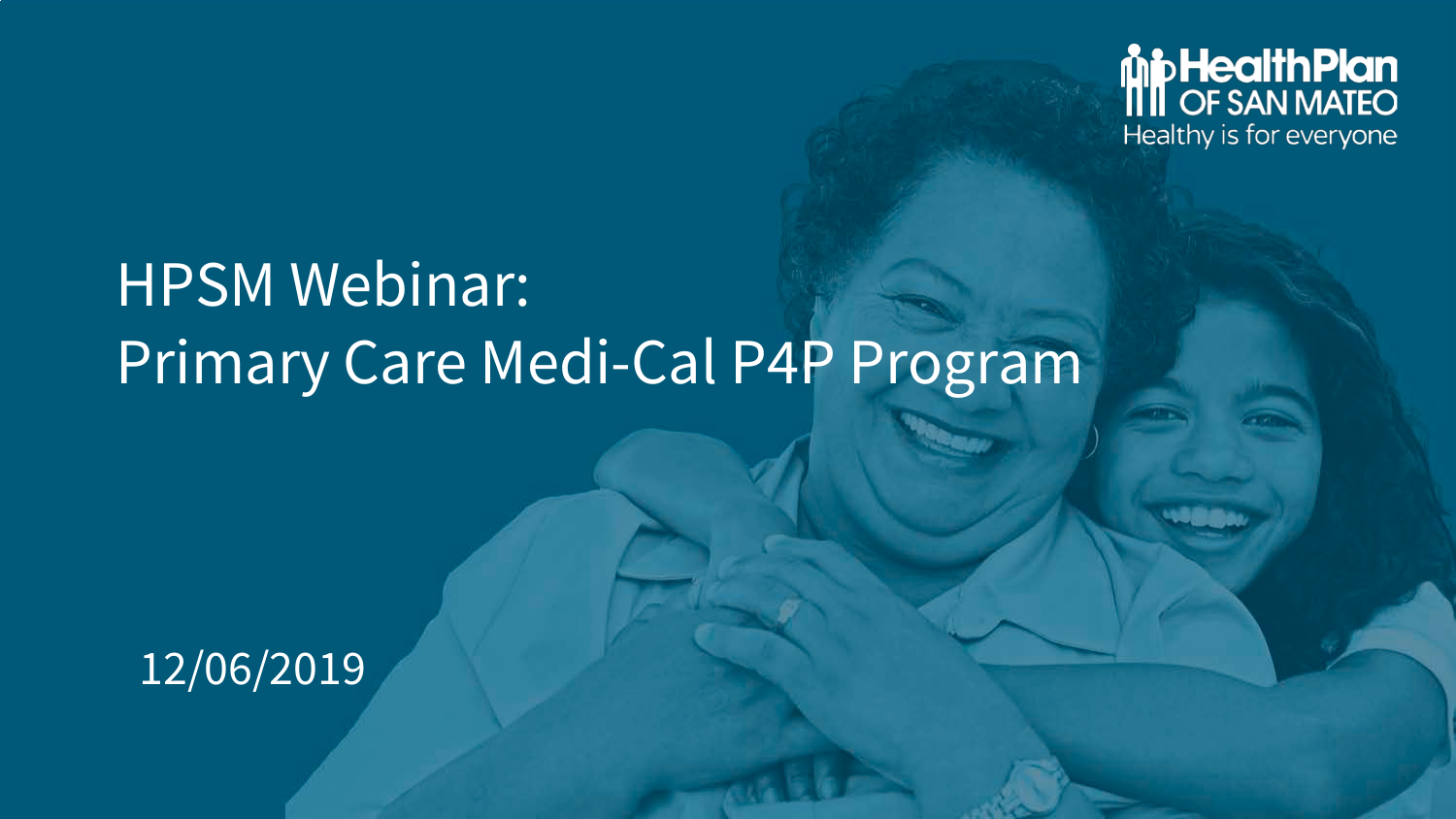## Agenda:



- 1. Context setting: Getting to today and where we're going
- 2. 2020 PCP P4P Program Update Highlights
- 3. Deep Dive on Program Measures
	- Criteria for measure prioritization
	- Review of prioritized measures
	- Payment vs. reporting measures
- **Next Steps**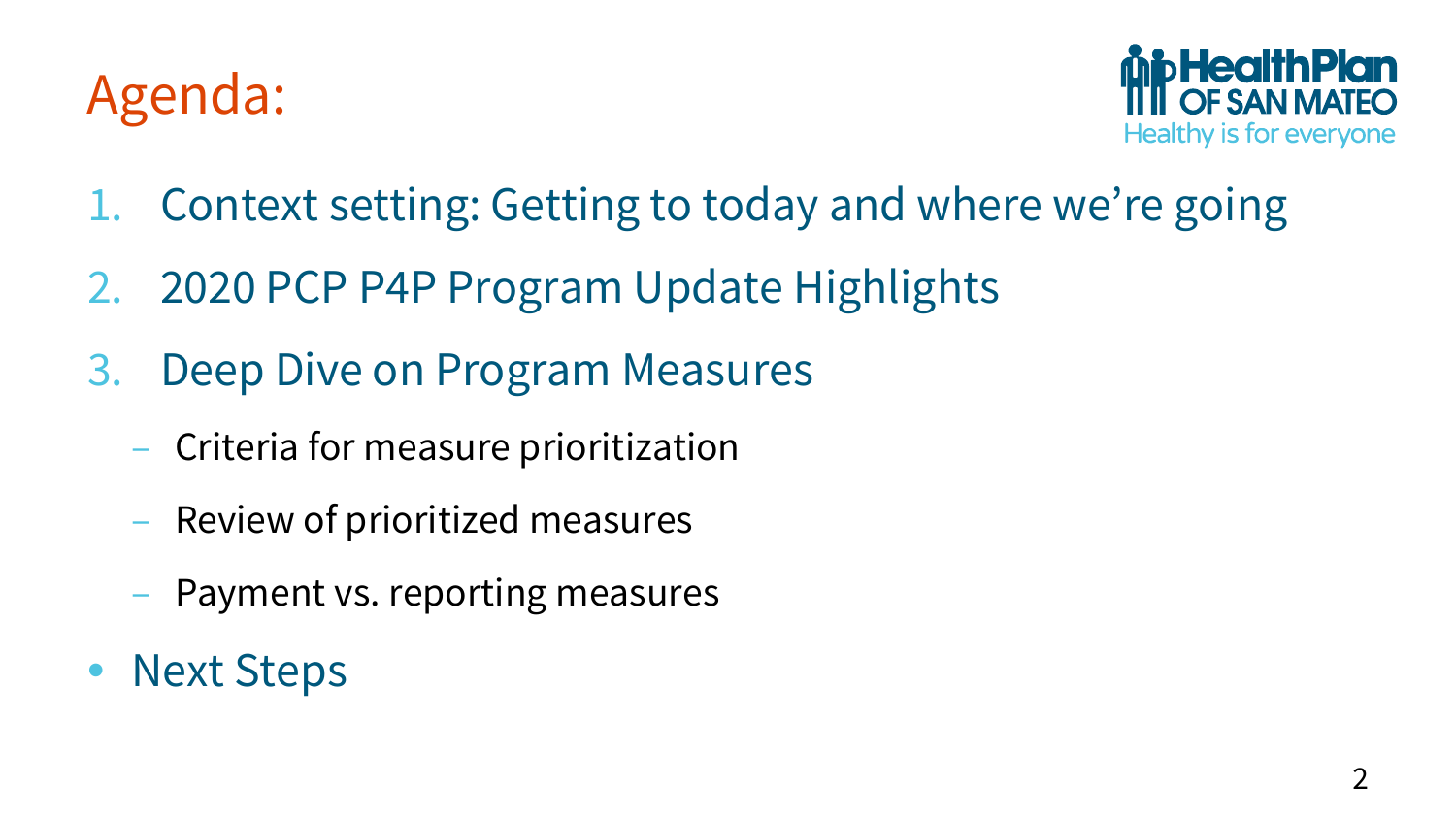## Our North Star



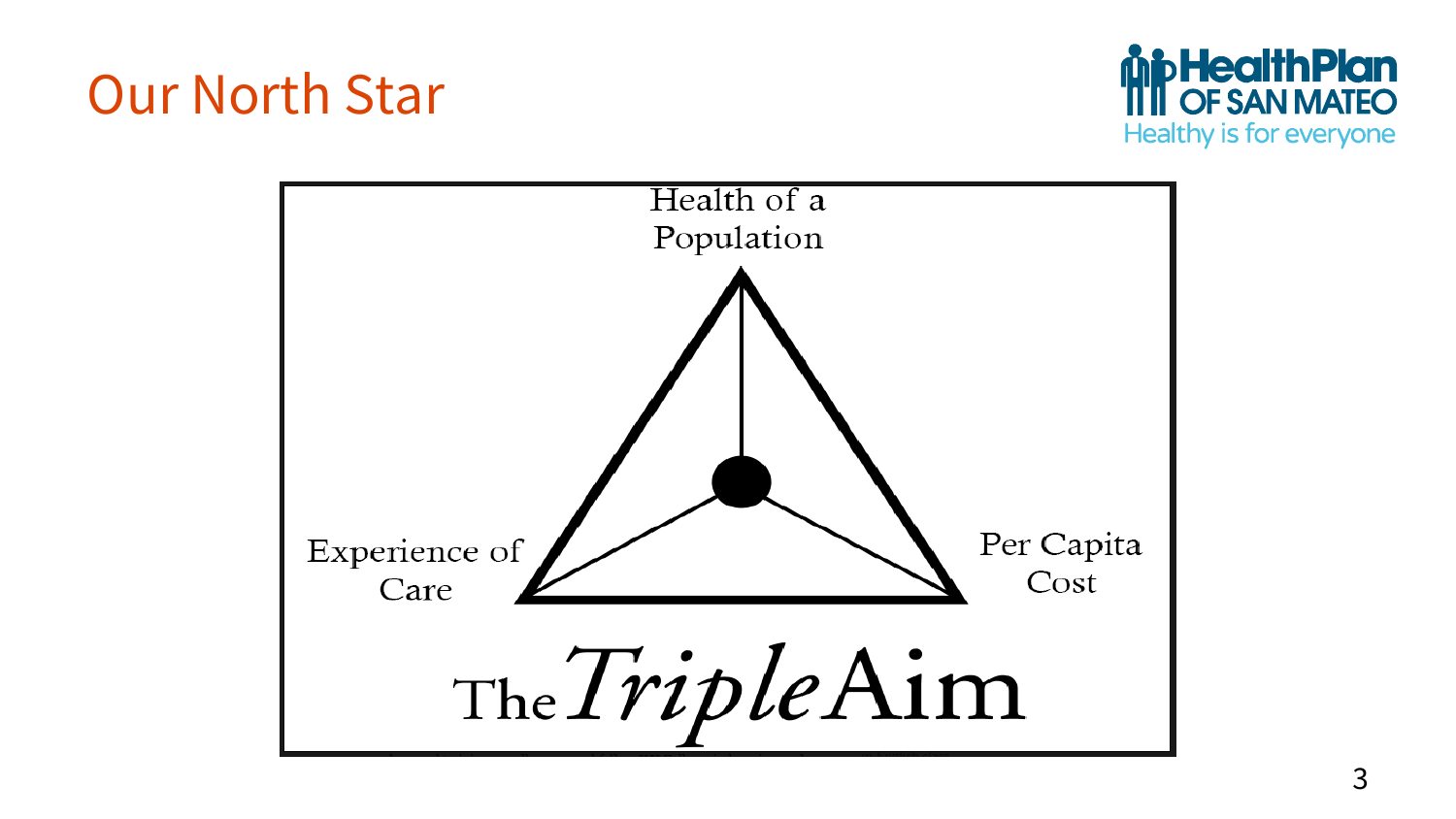### HPSM Value-Based Payment Model Development:



### Payment Model Ingredients

|                | <b>Implementation Principles</b> |                     |  |
|----------------|----------------------------------|---------------------|--|
| Flexibility    |                                  |                     |  |
| Accountability | Thoughtful Roll-out              | Performance Metrics |  |
| Adequacy       | <b>Shared Goals</b>              | Understandable      |  |
| Adjustment     | Communication                    | Valid/Reliable      |  |
|                | <b>Evaluation and Updates</b>    | Fair                |  |
|                |                                  | Achievable          |  |
|                |                                  | Worth the effort    |  |
|                |                                  | Aligned             |  |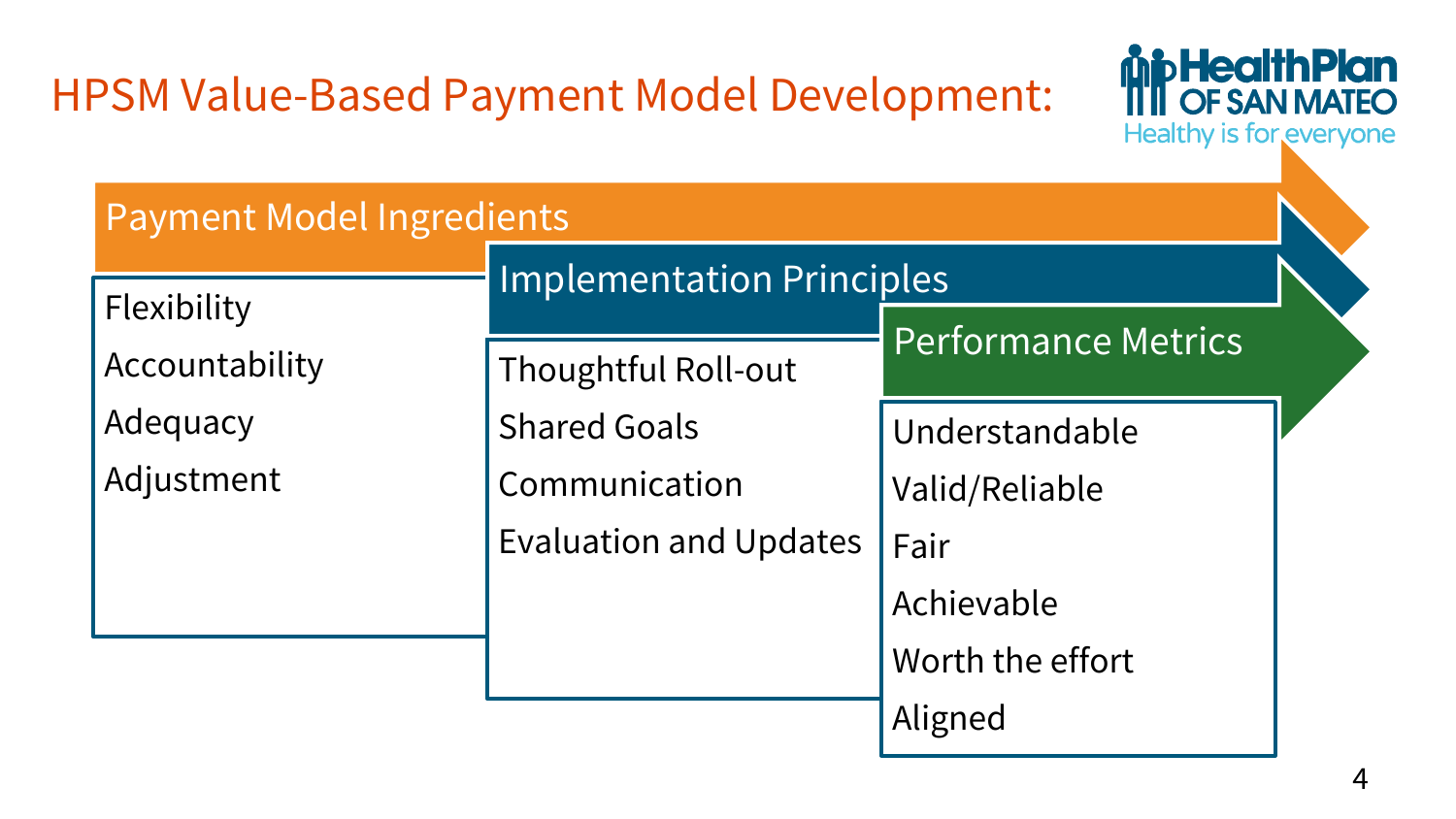HBR Article – Don't Let Metrics Undermine Your Business



- "A company can easily **lose sight of its strategy** and instead **focus strictly on the metrics** that are meant to *represent* it"
- **Surrogation**: The tendency to mentally replace strategy with metrics
- "The intent behind metrics is usually to capture some underlying intangible goal"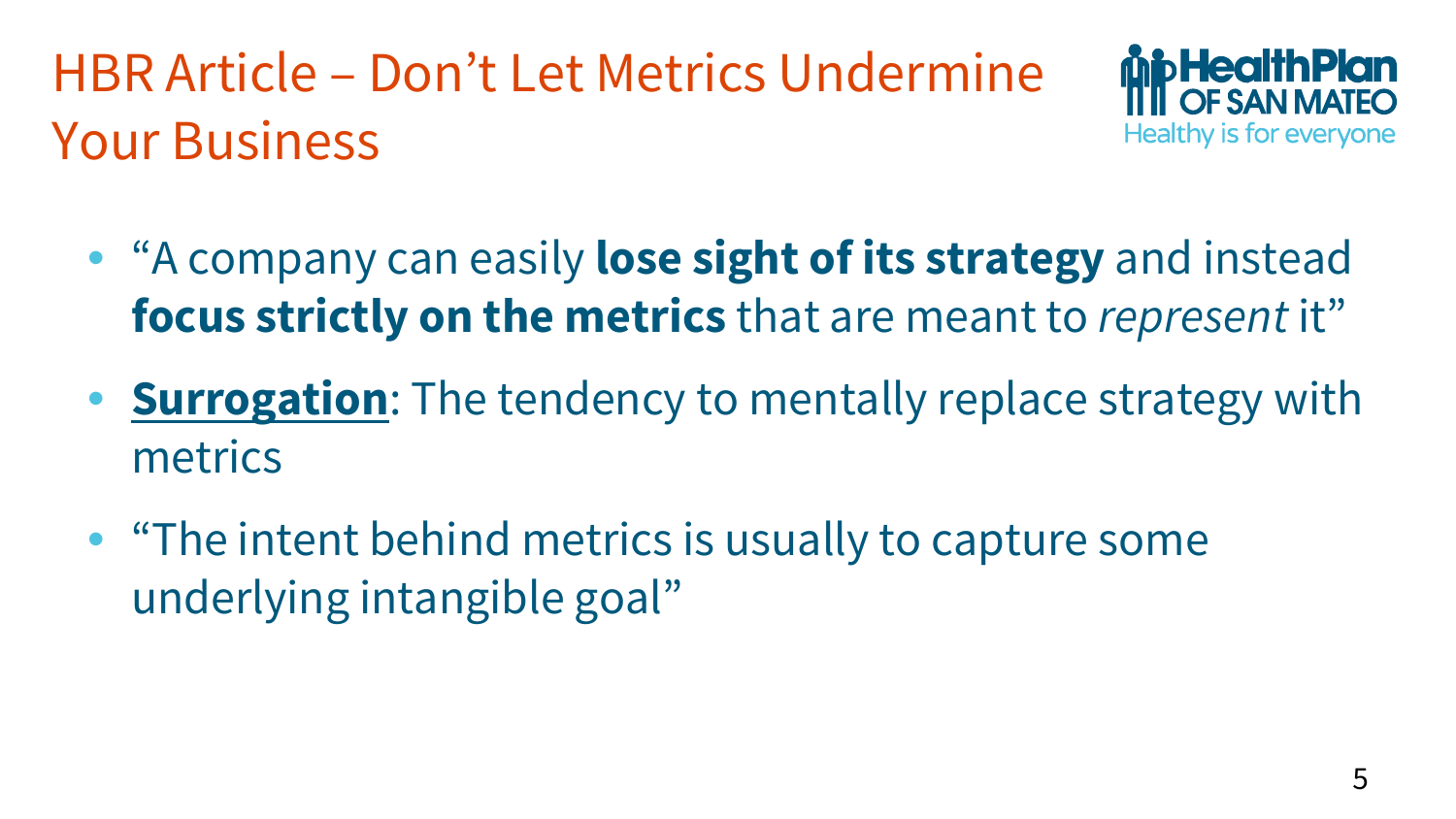HBR Article – Don't Let Metrics Undermine Your Business



- "Metrics give strategy form"
- **"Metrics** provide clearly **defined direction** where **strategy** may otherwise seem **too amorphous** to have an impact"
- "Because they can coordinate behaviors and actions, metrics are crucial"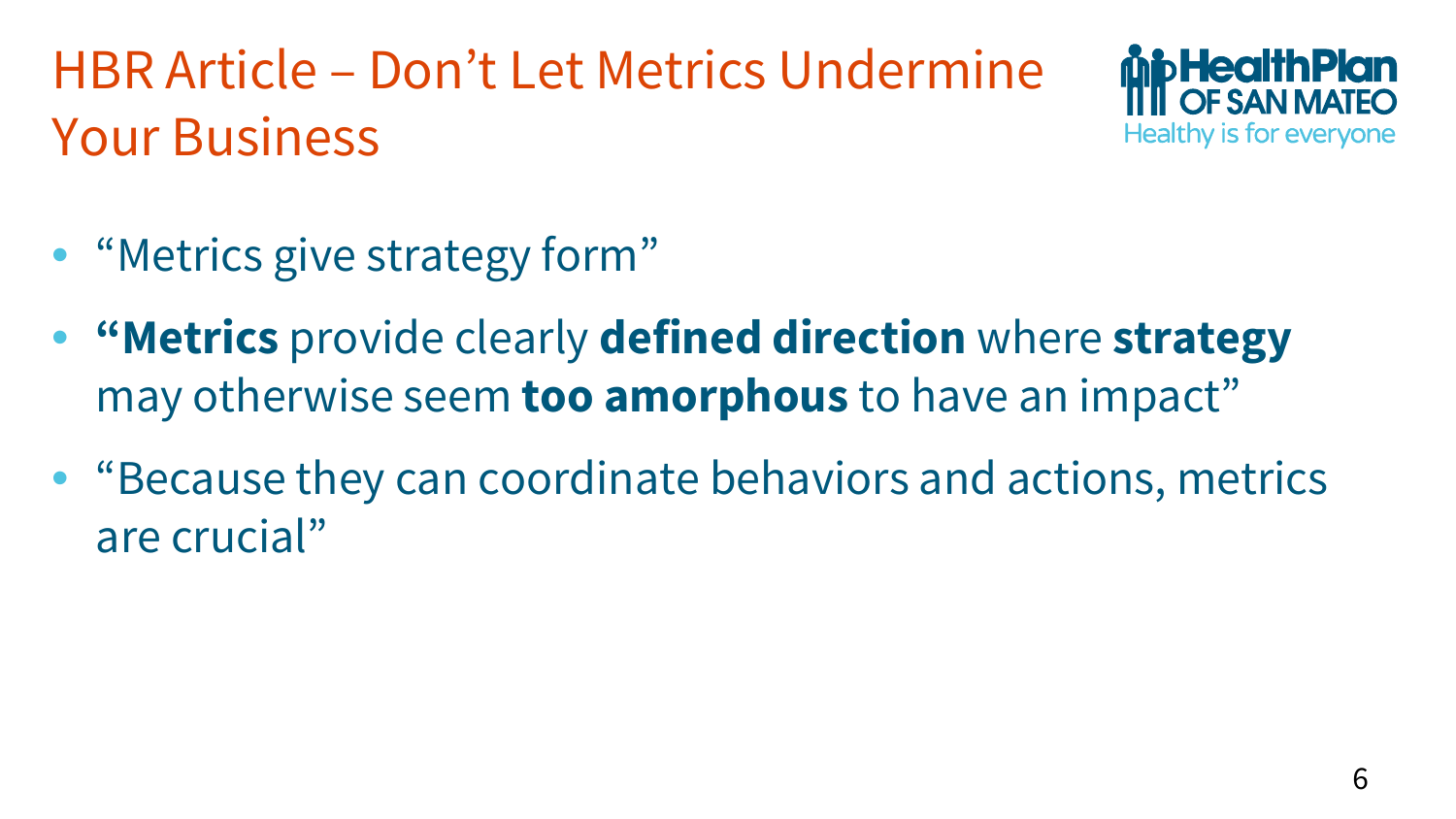# Quality Metrics: An Overview from the **Literature**



- The Institute of Medicine specified 6 key domains or targets for improving health care quality:
	- safety, timeliness, effectiveness, efficiency, equity, and patient/family centeredness
- 3 types of measures:
	- Structure, Process, and Outcomes
	- (Reference:

[https://pediatrics.aappublications.org/content/139/1/e20163442\)](https://pediatrics.aappublications.org/content/139/1/e20163442)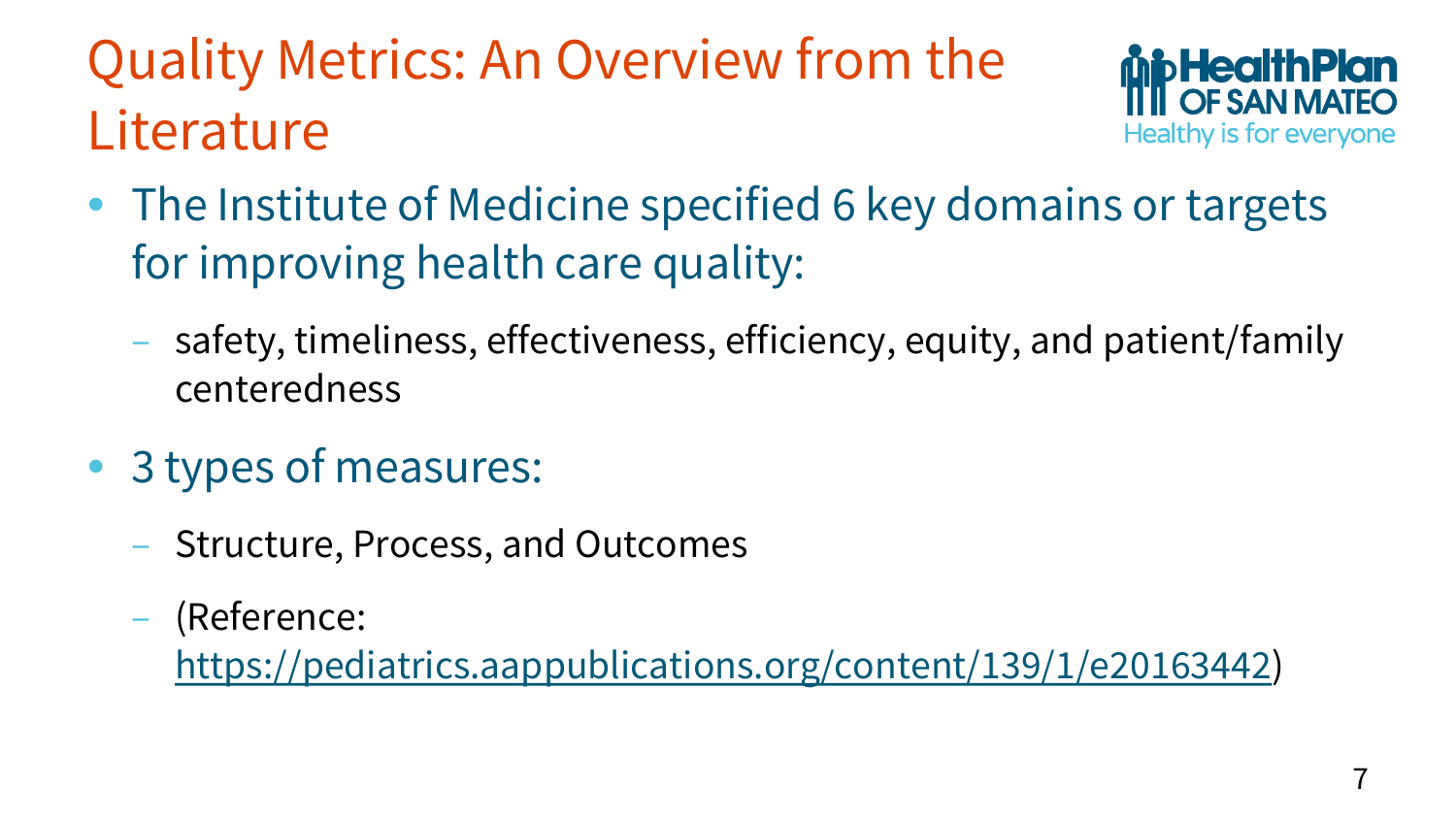HBR Article – Guarding Against Surrogation:



### **1. Get the people responsible for implementing the strategy to help formulate it**

– "Simply *talking* about strategy with people is not sufficient"

### **2. Loosen the link between metrics and incentives\***

- Set metric targets at a level that reflects the imperfect nature of the metric and draws attention back to the underlying strategy
- Metrics should be reflective of the evidence-based approach for providing high-quality, low- cost care for *most* patients; there will always be exceptions

### **3. Use multiple metrics**

- No single metric completely captures the strategy
- People surrogate less when they're compensated for meeting targets on multiple metrics of a strategy rather than just one  $\overline{8}$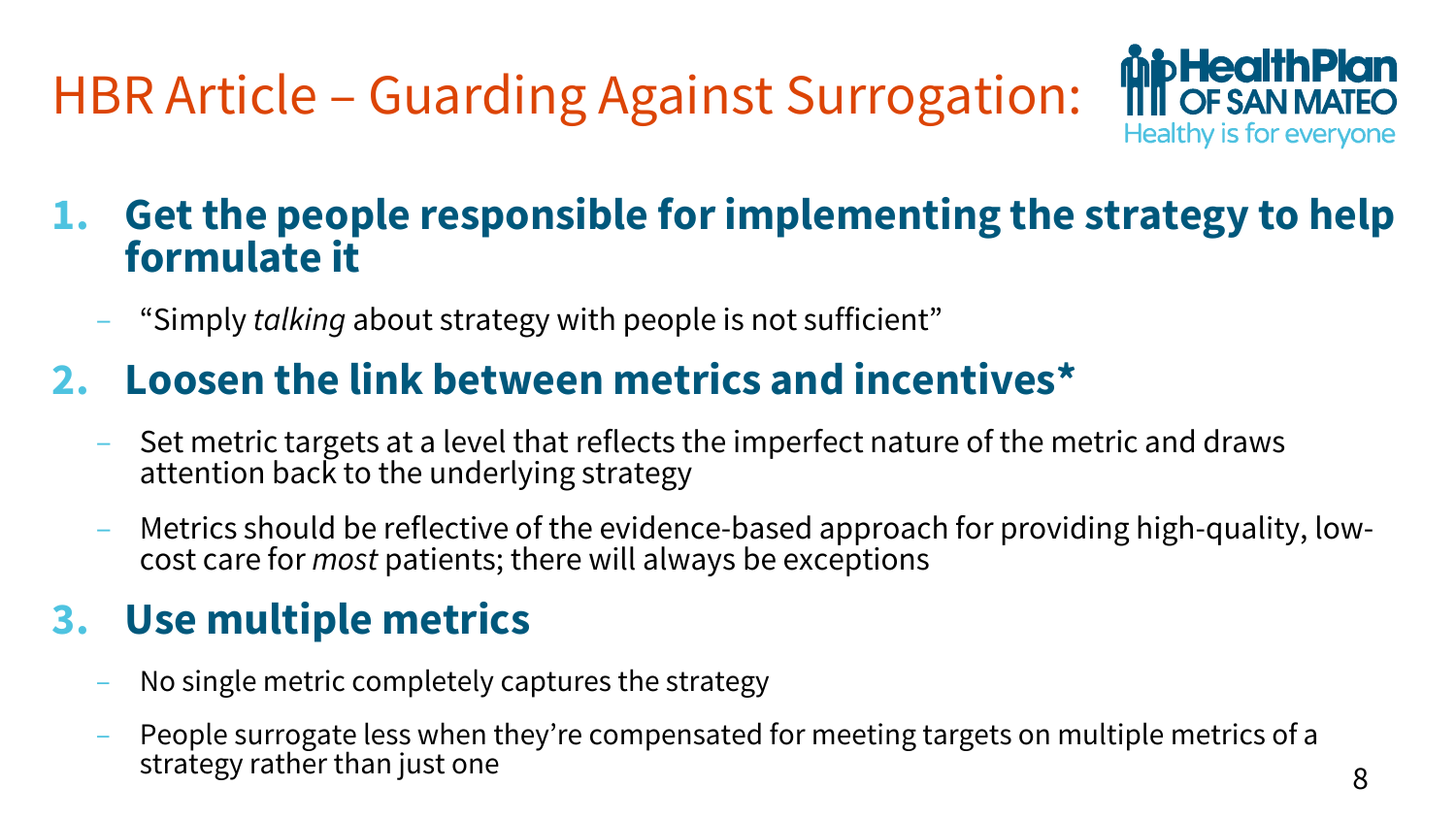# HPSM Strategic Framework – Pillars:

#### • **Access to high-quality care and services**

- Meet members' needs through:
	- Improved services and programs
	- Integrated services across public and private systems
- Strengthen provider partnerships

#### • **Strong internal operations**

- High standards of operational excellence for our members and providers
- Optimize technology solutions to support members and providers

#### • **Financial stability**

- Sustain core services and programs
- Improve the delivery system through innovation and sustainable investments
- Manage our costs (to support all of the above) and the set of the set of the set of the set of the set of the  $9$

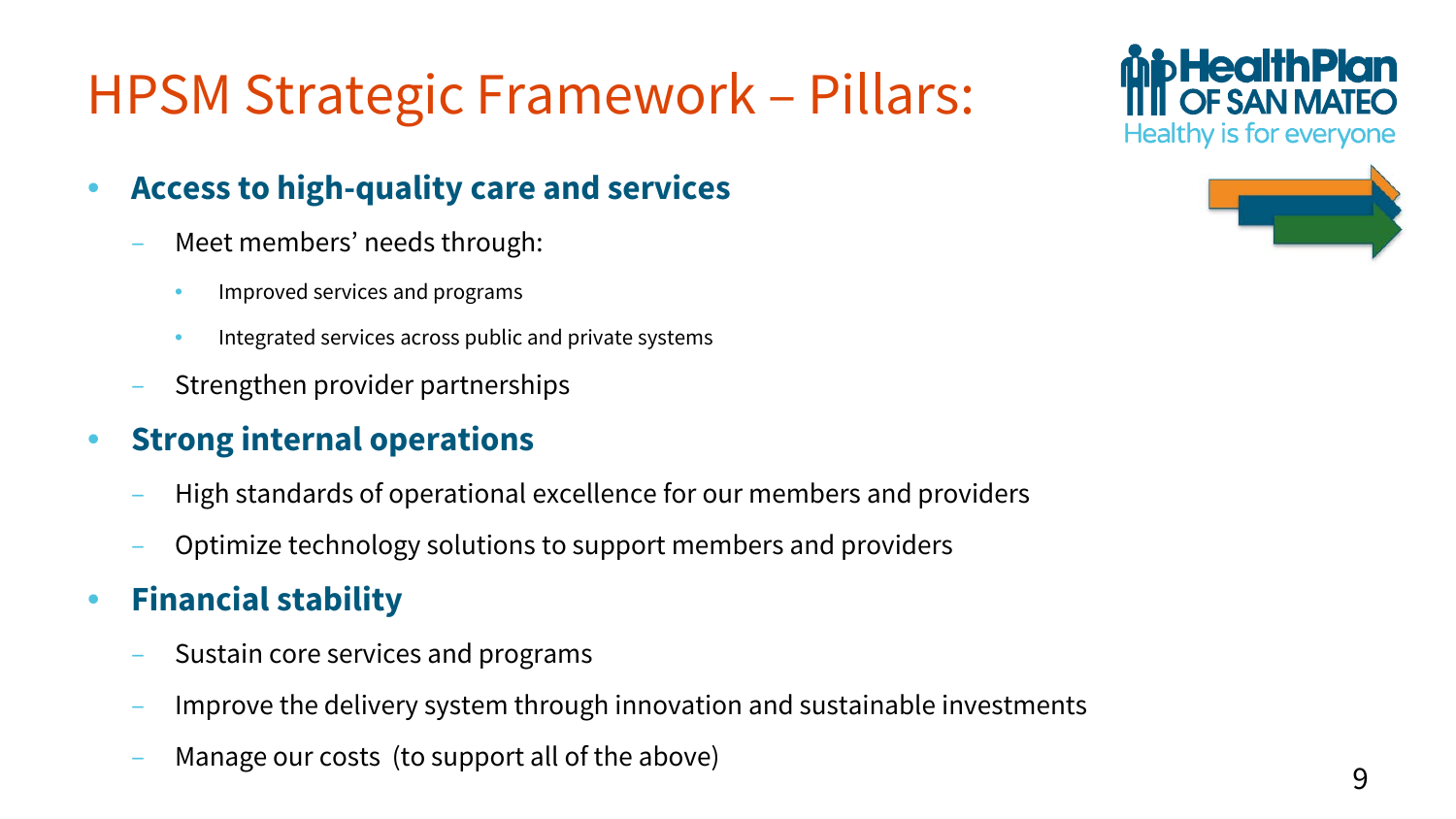### HPSM P4P Evolution (Late 2016 – Now):

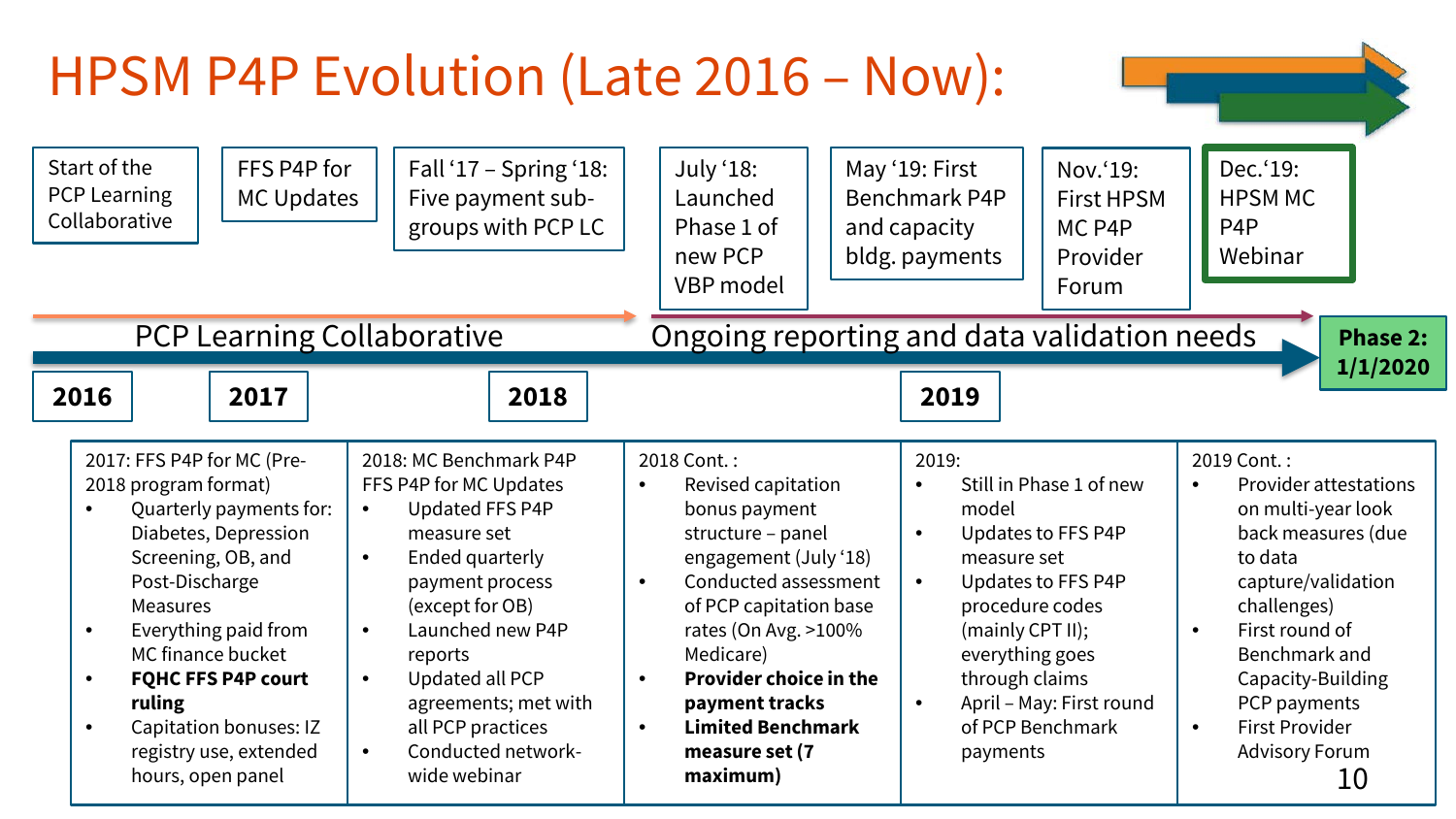# Medi-Cal PCP P4P Program Structure Updates



11

#### **Phase 1 (Today – 18 months)**

- Elective track selection (FFS or Benchmark)
- No population size threshold for program participation eligibility
- Limited metric assignment for payment (7 maximum based on agerange seen in the clinic)
- Partial credit: 50<sup>th</sup> percentile
- Full credit: 75<sup>th</sup> percentile

#### **Phase 2 (2020)**

- Benchmark program only
- 100 members assigned participation eligibility threshold (cut-off date Jan. 1, 2020)
- All program metrics assigned for payment if  $>=$ 30 members qualify in the denominator
- Partial credit: 75<sup>th</sup> percentile
- Full credit: 90<sup>th</sup> percentile
- Three Benchmark program tracks: (Increase to # of metrics per track)
	- Pediatrics
	- Family practice
	- Adult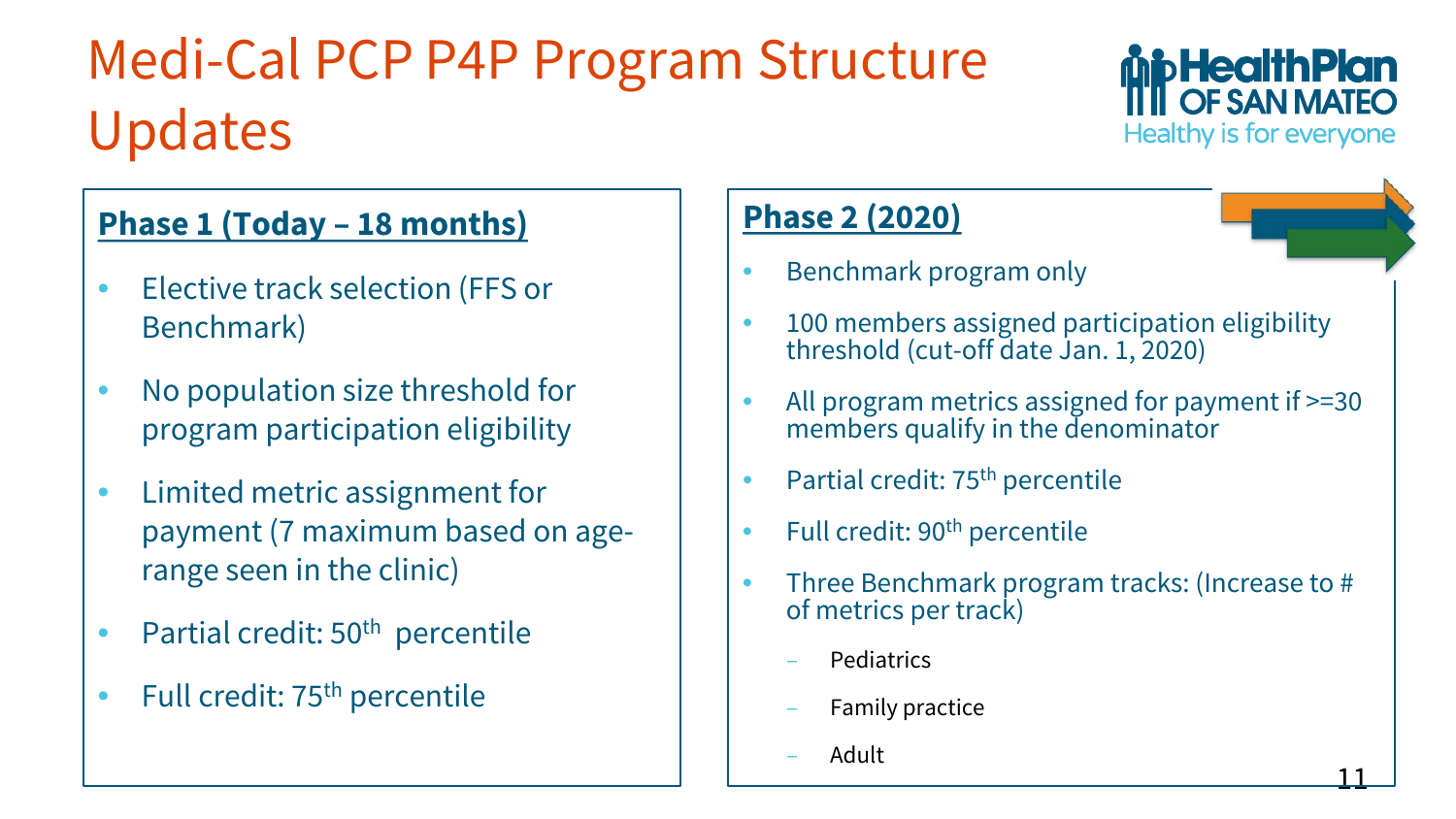# Medi-Cal PCP P4P Program Structure Updates



#### **Phase 1 (Today – 18 months)**

- Elective track selection (FFS or Benchmark)
- No population size threshold for program participation eligibility
- Limited metric assignment for payment (7 maximum based on agerange seen in the clinic)
- Partial credit: 50<sup>th</sup> percentile
- Full credit: 75<sup>th</sup> percentile

#### **Phase 2 (2020)**

- **Benchmark program only**
- **100 members assigned** participation eligibility threshold (cut-off date Jan. 1, 2020)
- **All program metrics assigned** for payment if >=30 members qualify in the denominator
- Partial credit: **75th percentile**
- Full credit: **90th percentile**
- Three Benchmark program tracks: (11 payment metrics per track)
	- Pediatrics
	- Family practice
	- Adult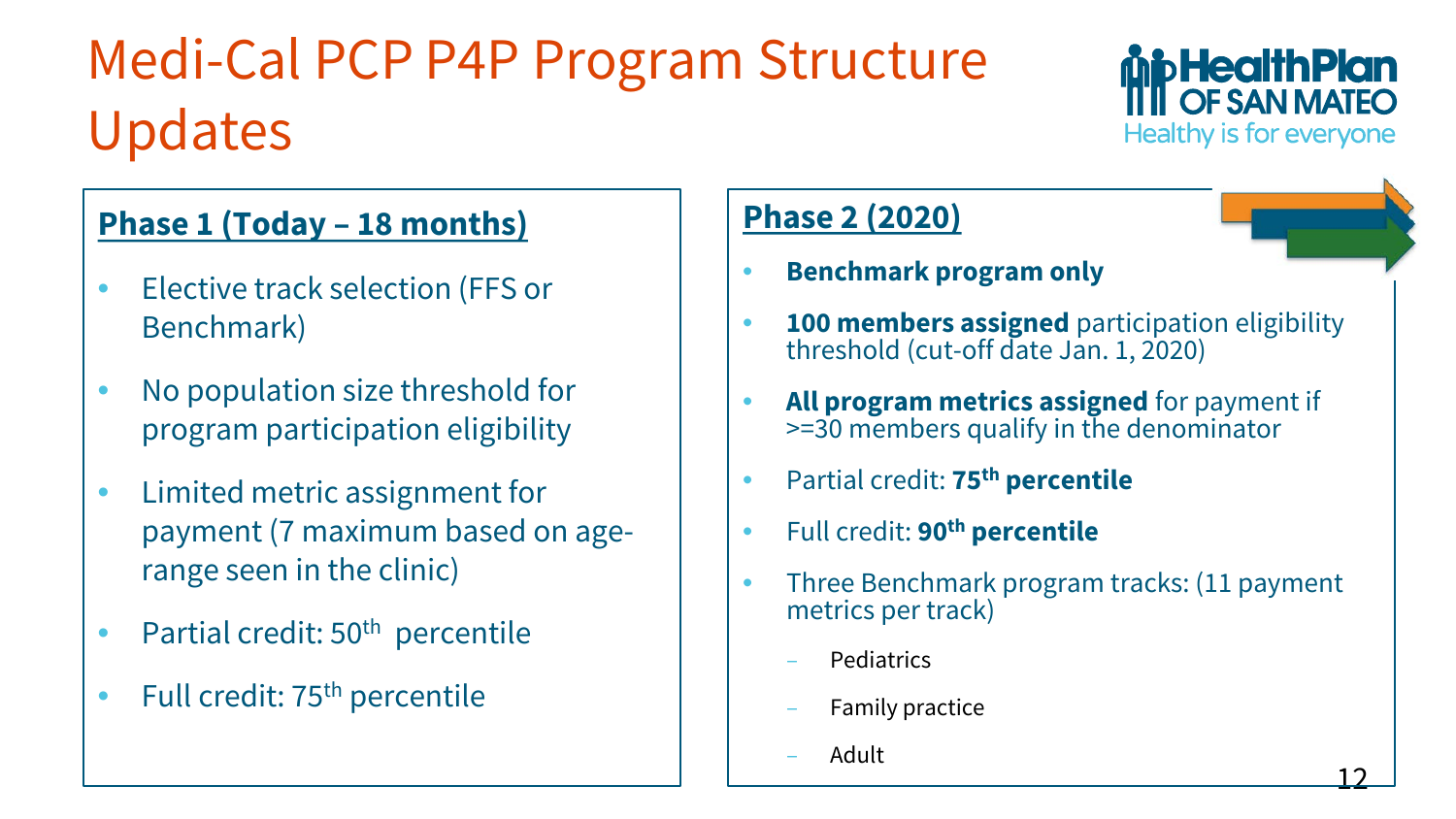## Measure Prioritization:



### Based on current state:

Confirm order/inputs for **prioritization** of the P4P measure set

Confirm **source** inputs for the P4P measure set specifications (based on the above priorities)

> Review **target measure set** based on priorities and specification source inputs

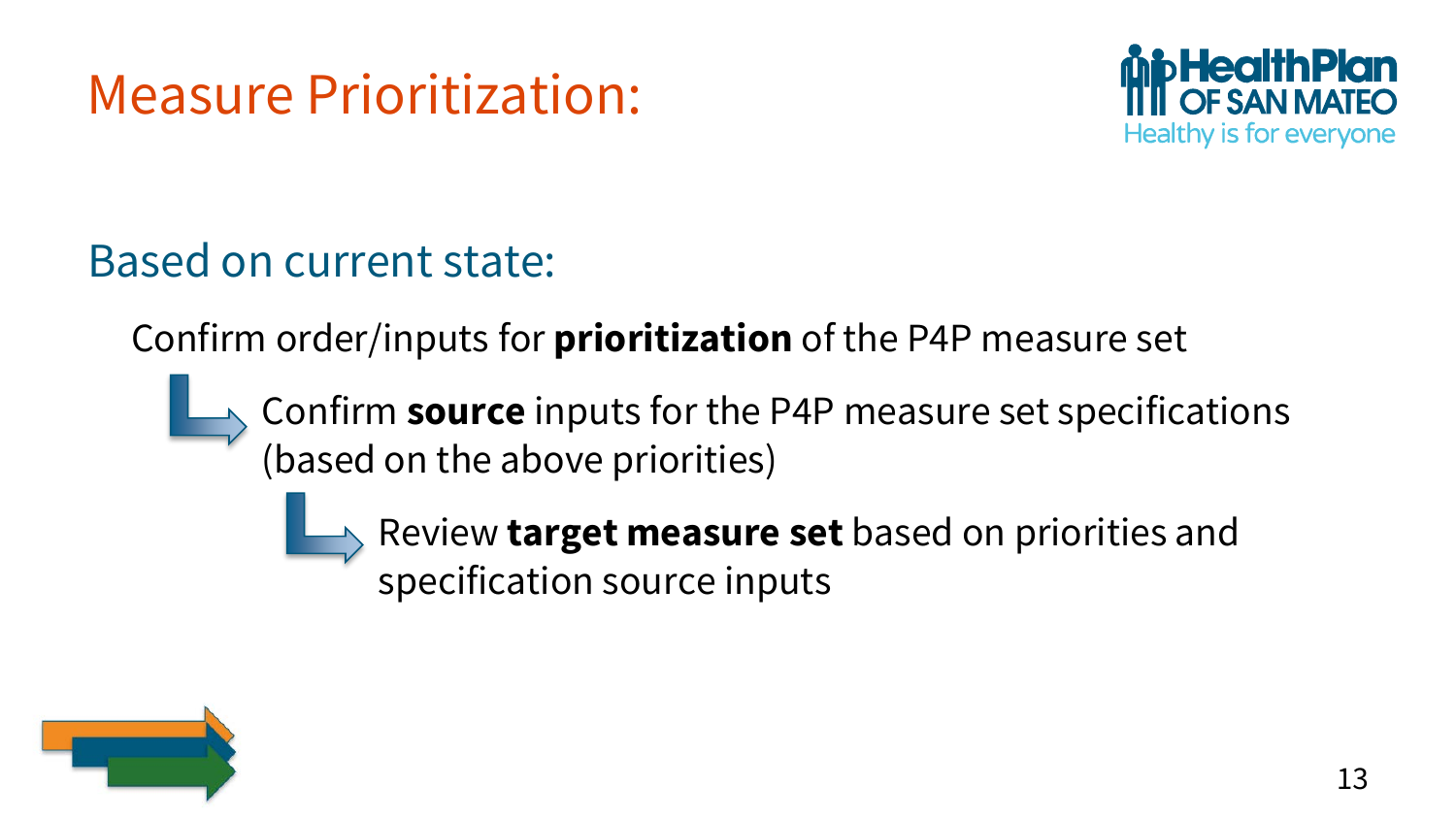## Measure Prioritization Criteria - MC



- **Compliance/regulatory needs** (i.e. MPL)
- **External quality reporting/priorities** (i.e. HEDIS)
- **Internal quality reporting/priorities** (i.e. Fluoride varnish)
	- Support programmatic initiatives
	- Pre/post-measurement for evaluation purposes
- **Internal administrative priorities** (i.e. capitated encounter data capture)
- **Current network rates**

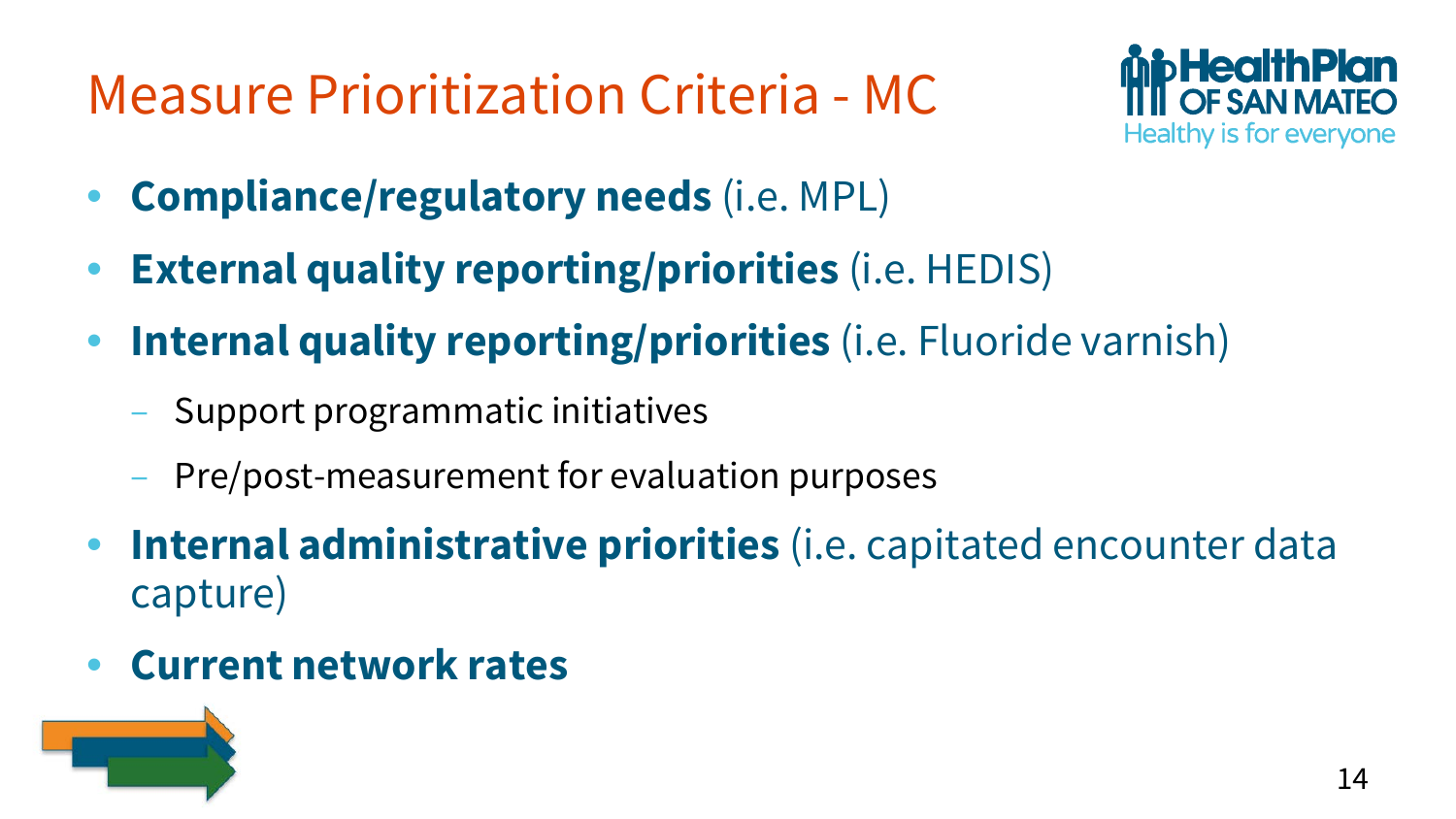Sources for Measure Specifications (MC):



- State (MCAS) MPL at-risk
- NCQA/HEDIS performance
- MCAS/HEDIS on-deck/low rate (no MPL...yet)
- Plan administrative priority
	- i.e. encounter data submission; timely filing; membership volume

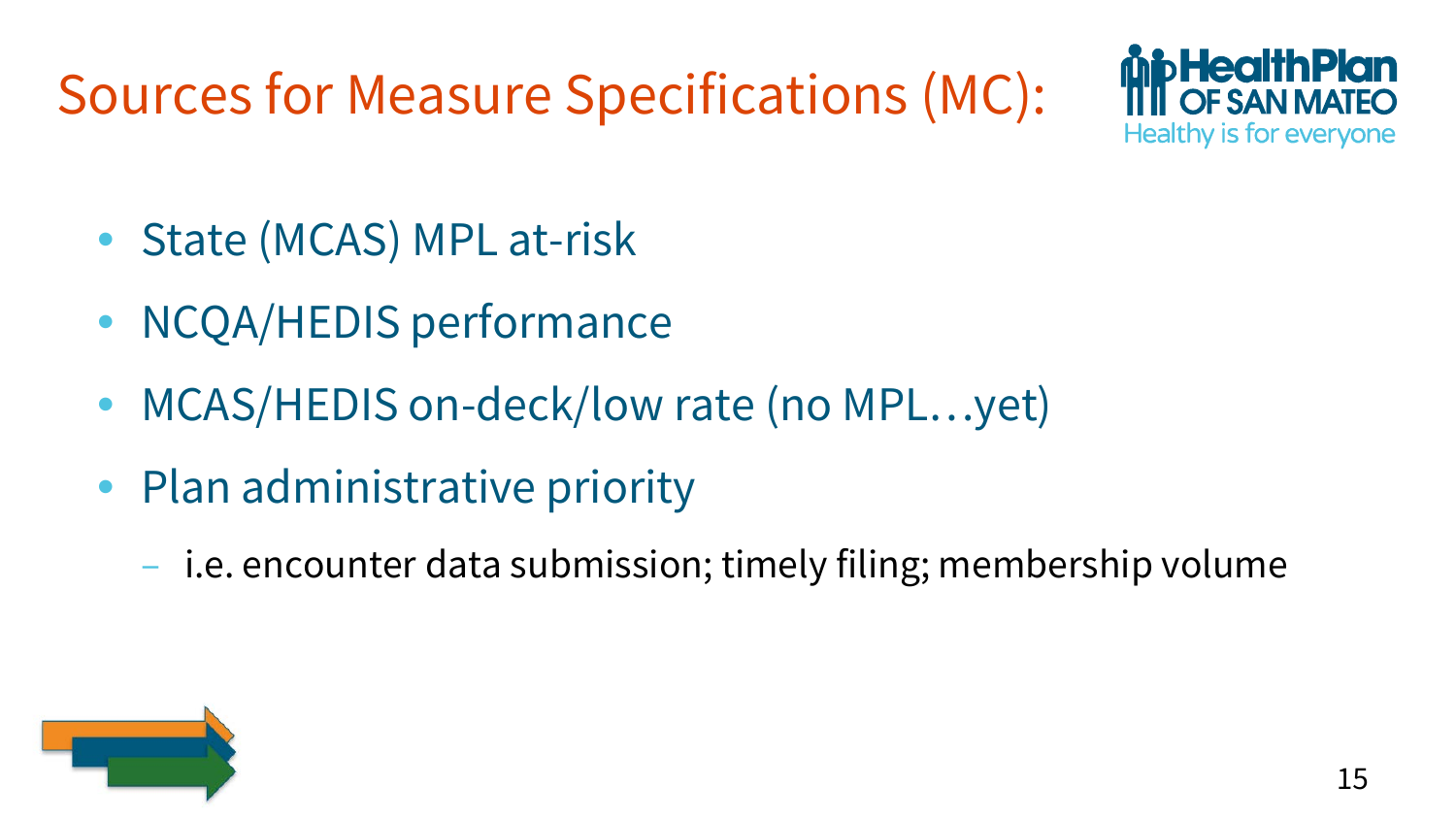# Managed Care Accountability Set (MCAS)



- At-Risk Measures (\*Based on RY 2019)
	- Well Care Visits
		- 0-15 months (W15)
		- Adolescent Well-Care Visits (AWC)
	- Asthma Medication Ratio (AMR)\*
	- Adult BMI (ABA)\*
	- Comprehensive Diabetes Care (CDC)
		- A1c Testing\*
		- Poor Control\*
- Additional measures that continue to be an area of focus:
	- Chlamydia (CHL)
	- Timeliness of Prenatal Care (PPC)
	- Plan All-Cause Readmissions (PCR)
	- Controlling High Blood Pressure (CBP)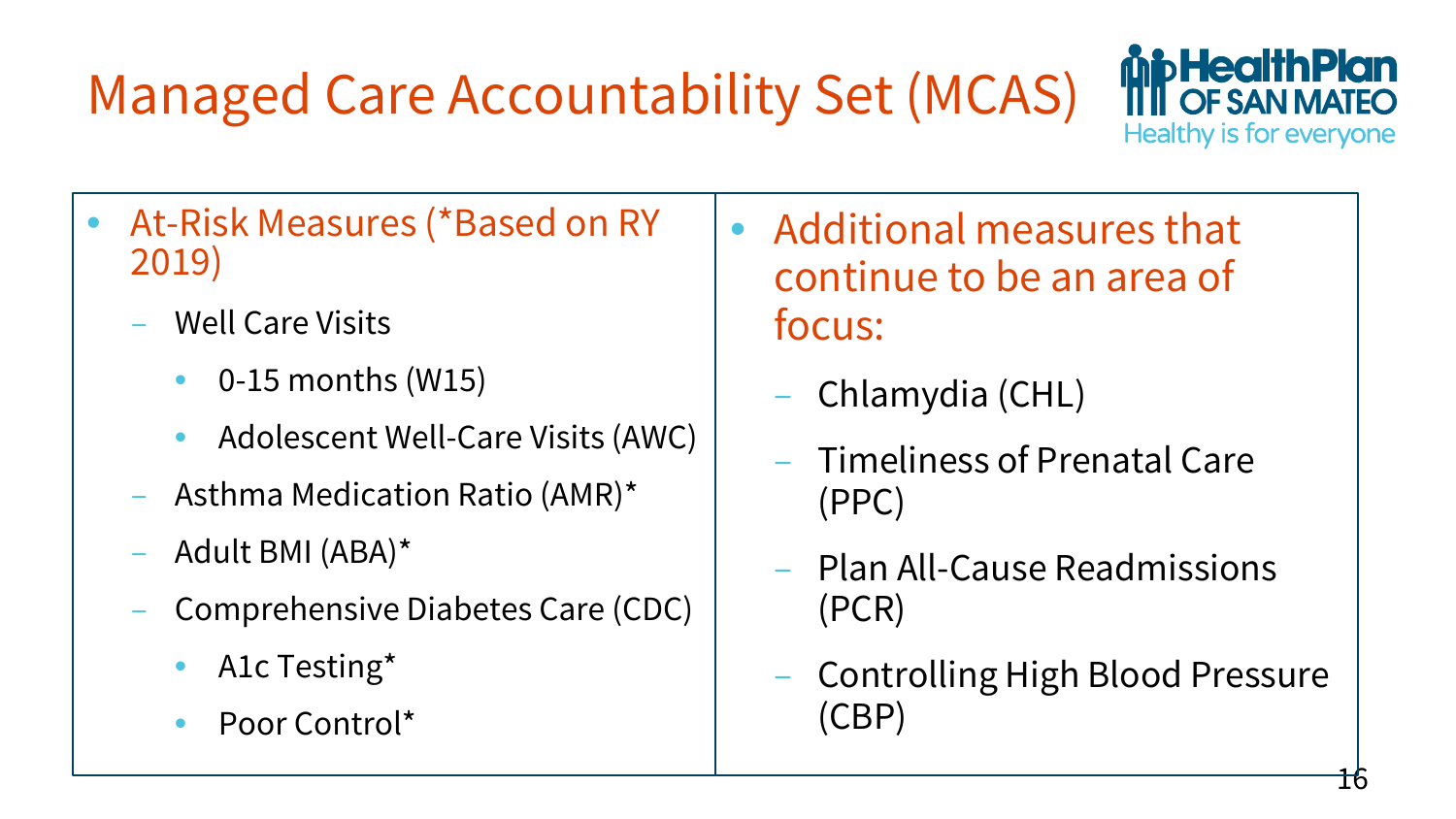# 2020 Program Track: **Pediatrics**



#### **Today** (7 metrics assigned)

- 1. Adolescent IZ (Combo 2)
- 2. Asthma Med Ratio
- 3. Depression Screening & Follow-<br>up  $(12 \text{ y/o +})$
- 4. Encounter threshold
- 5. Child IZ (Combo 3)
- 6. Initial Health Assessments
- 7. Substance Misuse Screening & Follow-up  $(12 y/o +)$
- 8. Weight Assessment and Counseling (nutrition and P/A combined)
- 9. Well-child Visit 3-6 y/o
- 10. Panel Engagement (capitation)

#### **2020 Payment Metrics (11 metrics assigned)**

- 1. Adolescent IZ (Combo 2)
- **2. Adolescent well visits**
- 3. Asthma Med Ratio
- 4. Child IZ **(Combo 10)\***
- 5. Depression Screening & Follow-up (12 y/o +)
- 6. Encounter threshold
- 7. Initial Health Assessments
- 8. Substance Misuse Screening & Follow-up (12 y/o +)
- 9. Weight Assessment and Counseling **(BMI)**
- **10. Well visits 0-15 months**
- 11. Well-child Visit 3-6 y/o
- 12. Panel Engagement (capitation)

#### **2020 Reporting Metrics**

- **1. ADD – Cont. & Maintenance**
- **2. ADD – Initiation Phase**
- **3. Chlamydia Screening in Women (16-24 y/o)**
- **4. Developmental Screening**
- **5. Fluoride Varnish**
- **6. Trauma Screening**

**\*Bold = new or updated**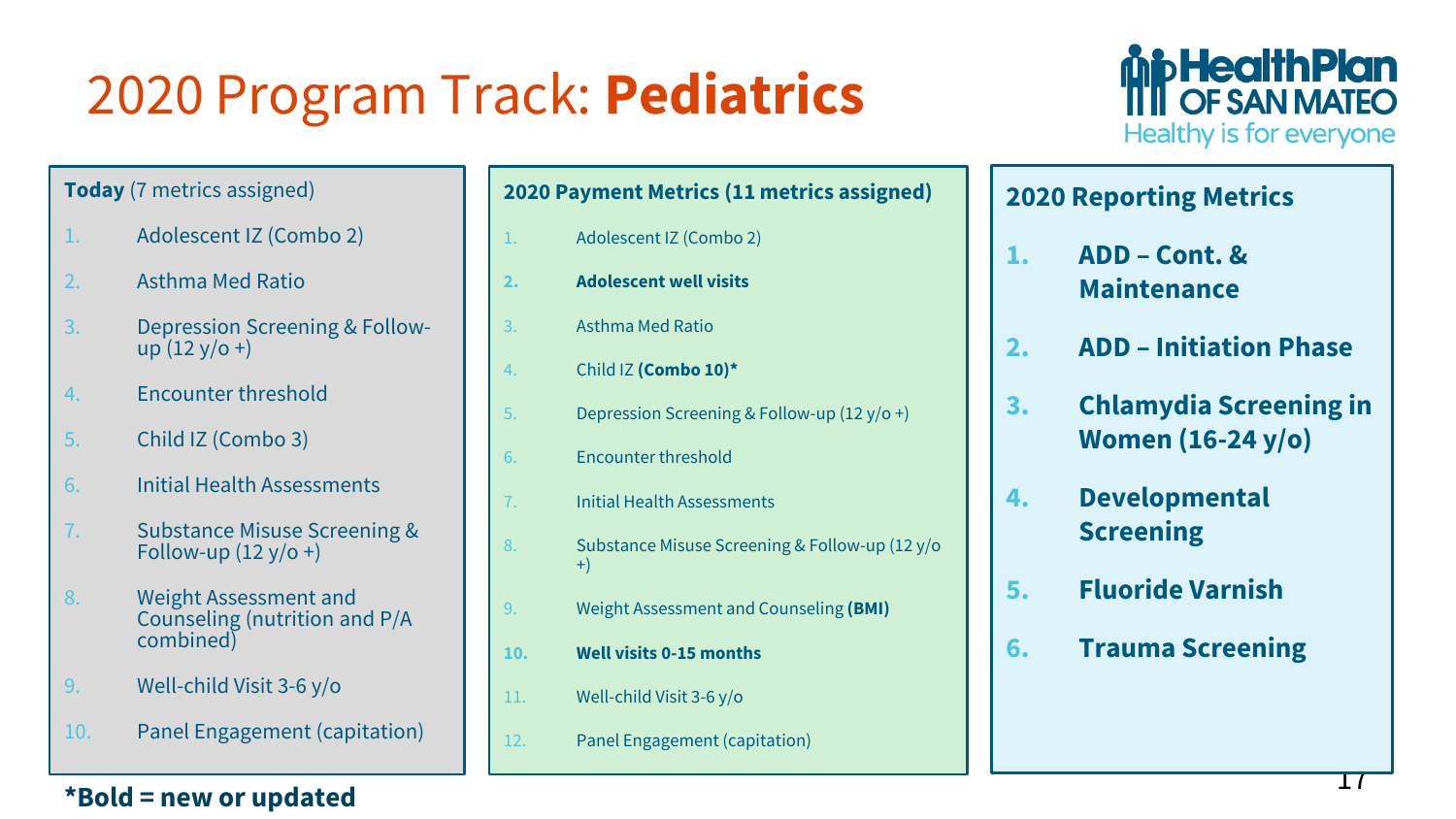# 2020 Program Track: **Adult**



#### **Today** (7 metrics assigned)

- 1. Adult BMI Assessment
- 2. Asthma Med Ratio
- 3. Cervical Cancer Screening
- 4. Comprehensive Diabetes Care
- 5. Depression Screening & Follow-up  $(12 y/o +)$
- 6. Diabetes Blood Pressure Control
- 7. Diabetes Retinal Eye Exam
- 8. Diabetes HbA1c Control
- 9. Diabetes Medical Attn. for Nephropathy
- 10. Encounter threshold
- 11. Initial Health Assessments
- 12. Mammogram for Breast Cancer Screening
- 13. Substance Misuse Screening & Follow-up  $(12 y/o +)$
- 14. Panel Engagement (capitation)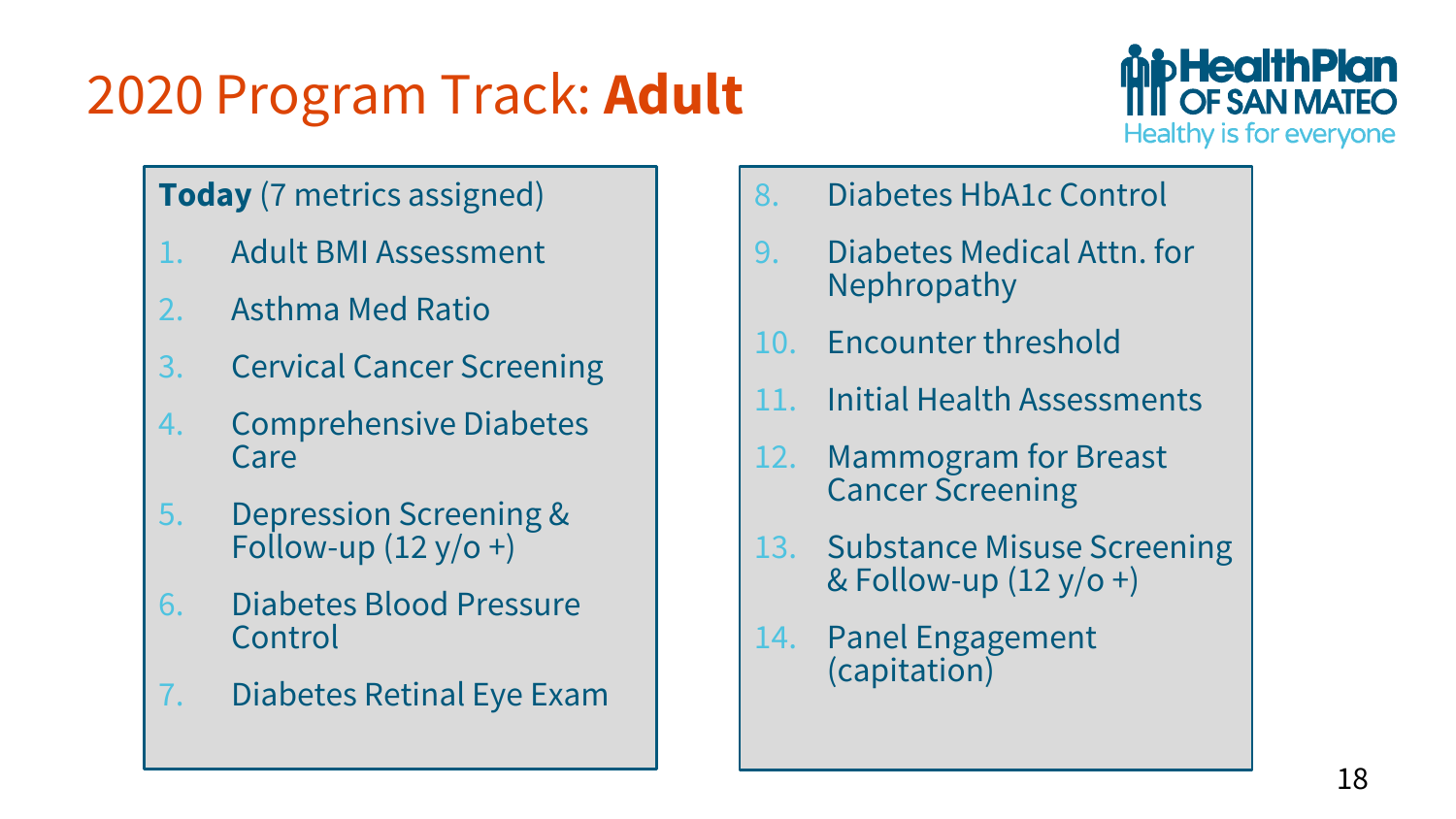## 2020 Program Track: **Adult**



#### **2020 Payment Metrics (11 metrics assigned)**

- 1. Adult BMI Assessment
- 2. Asthma Med Ratio
- 3. Controlling High Blood Pressure
- 4. Comprehensive Diabetes Care
- 5. Depression Screening & Follow-up (12 y/o +)
- 6. Diabetes Blood Pressure Control
- 7. Diabetes HbA1c Control (<8%)
- 8. Encounter threshold
- 9. Initial Health Assessments
- 10. Substance Misuse Screening & Follow-up (12 y/o +)
- 11. Mammogram for Breast Cancer Screening
- 12. Panel Engagement (capitation)

#### **2020 Reporting Metrics**

- **1. AMB – ED Visits/1000**
- **2. AMM Acute - Antidepressant Med Mgmt**
- **3. AMM Cont - Antidepressant Med Mgmt**
- 4. Cervical Cancer Screening
- **5. Chlamydia Screening in Women (16-24 y/o)**
- 6. Diabetes A1c Testing
- 7. Diabetes Attn. for Nephropathy
- 8. Diabetes Retinal Eye Exam
- **9. Fluoride Varnish**
- **10. MPM - ACE Inhibitors or ARBs**
- **11. MPM – Diuretics**
- **12. PCR – Plan All-Cause Re-admissions**

#### **\*Bold = new or updated**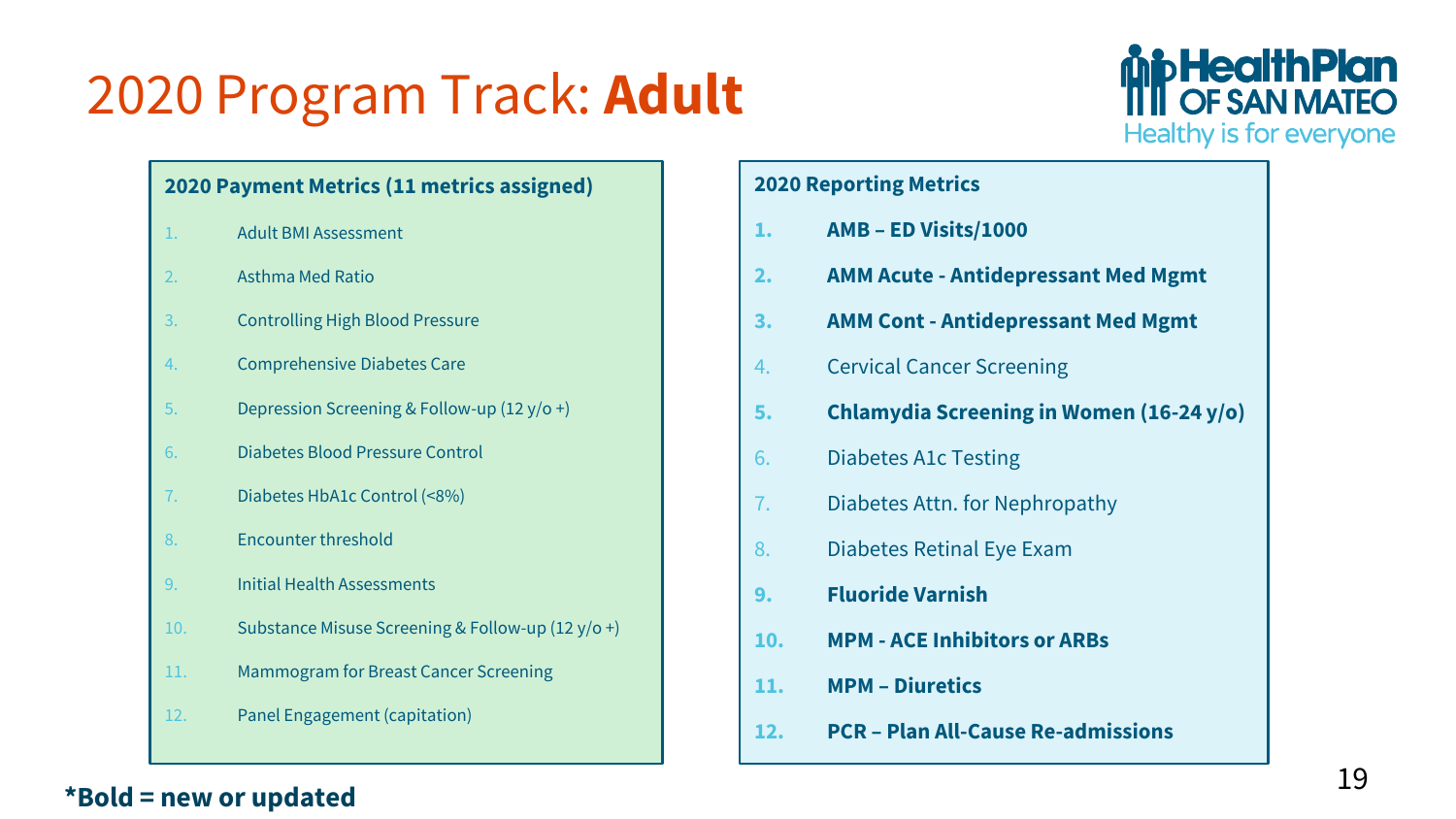# 2020 Program Track: **Family Practice**



#### **Today** (7 metrics assigned)

- 1. Adult BMI Assessment
- 2. Asthma Med Ratio
- 3. Cervical Cancer **Screening**
- 4. Comprehensive Diabetes Care
- 5. Depression Screening & Follow-up  $(12 y/\sigma)$ +)
- 6. Diabetes Blood Pressure Control
- 7. Diabetes Retinal Eye Exam
- 8. Diabetes HbA1c Control
- 9. Diabetes Medical Attn. for Nephropathy
- 10. Encounter threshold
- 11. Immunizations for Adolescents (Combo 2)
- 12. Immunizations for Children (Combo 3)
- 13. Initial Health Assessments
- 14. Mammogram for Breast Cancer Screening
- 15. Substance Misuse Screening & Follow-up (12  $y/O +$
- 16. Weight Assessment and Counseling for Children/Adolescents
- 17. Well-Child Visits (3-6 y/o)
- 18. Panel Engagement (capitation)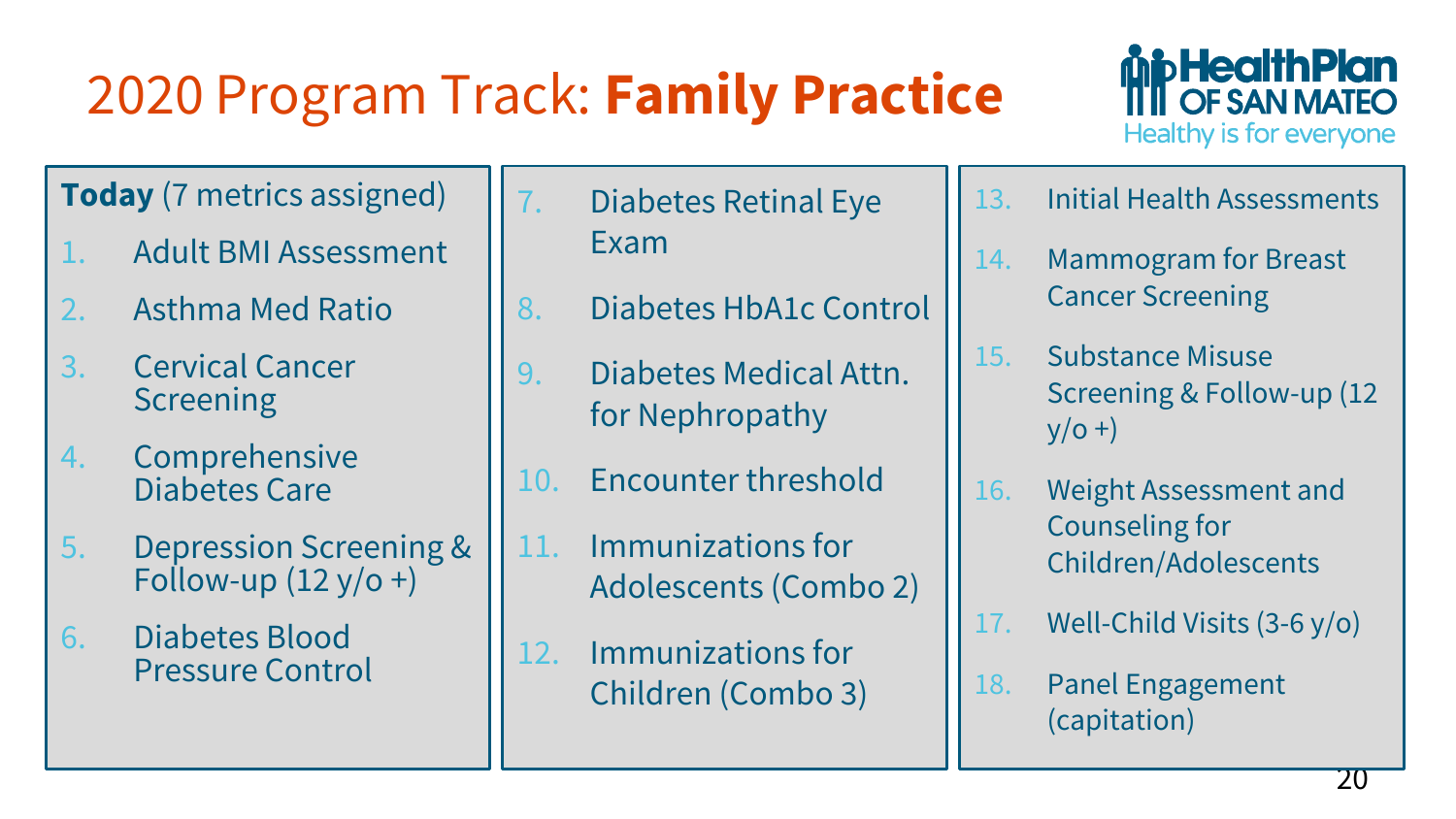# 2020 Program Track: **Family Practice**



#### **2020 Payment Metrics (11 metrics assigned)**

- 1. Adolescent Well Visits
- 2. Adult BMI Assessment
- 3. Asthma Med Ratio
- 4. Controlling High Blood Pressure
- 5. Comprehensive Diabetes Care
- 6. Depression Screening & Follow-up  $(12 \text{ y/o +})$
- 7. Diabetes HbA1c Control (<8%)
- 8. Initial Health Assessments
- 9. Weight Assessment and Counseling **(BMI)**
- **10. Well visits 0-15 months**
- 11. Well-child Visit 3-6 y/o
- 12. Panel Engagement (capitation)

#### **2020 Reporting Metrics**

- 1. Adolescent IZ (Combo 2)
- **2. AMB – ED Visits/1000**
- 3. Cervical Cancer Screening
- 4. Child IZ **(Combo 10)\***
- **5. Chlamydia Screening in Women (16-24 y/o)**
- 6. Diabetes A1c Testing
- 7. Encounter Threshold
- 8. Mammogram for Breast Cancer Screening
- **9. PCR – Plan All-Cause Re-admissions**
- 10. Substance Misuse Screening & Follow- up (12 y/o +)

#### **\*Bold = new or updated**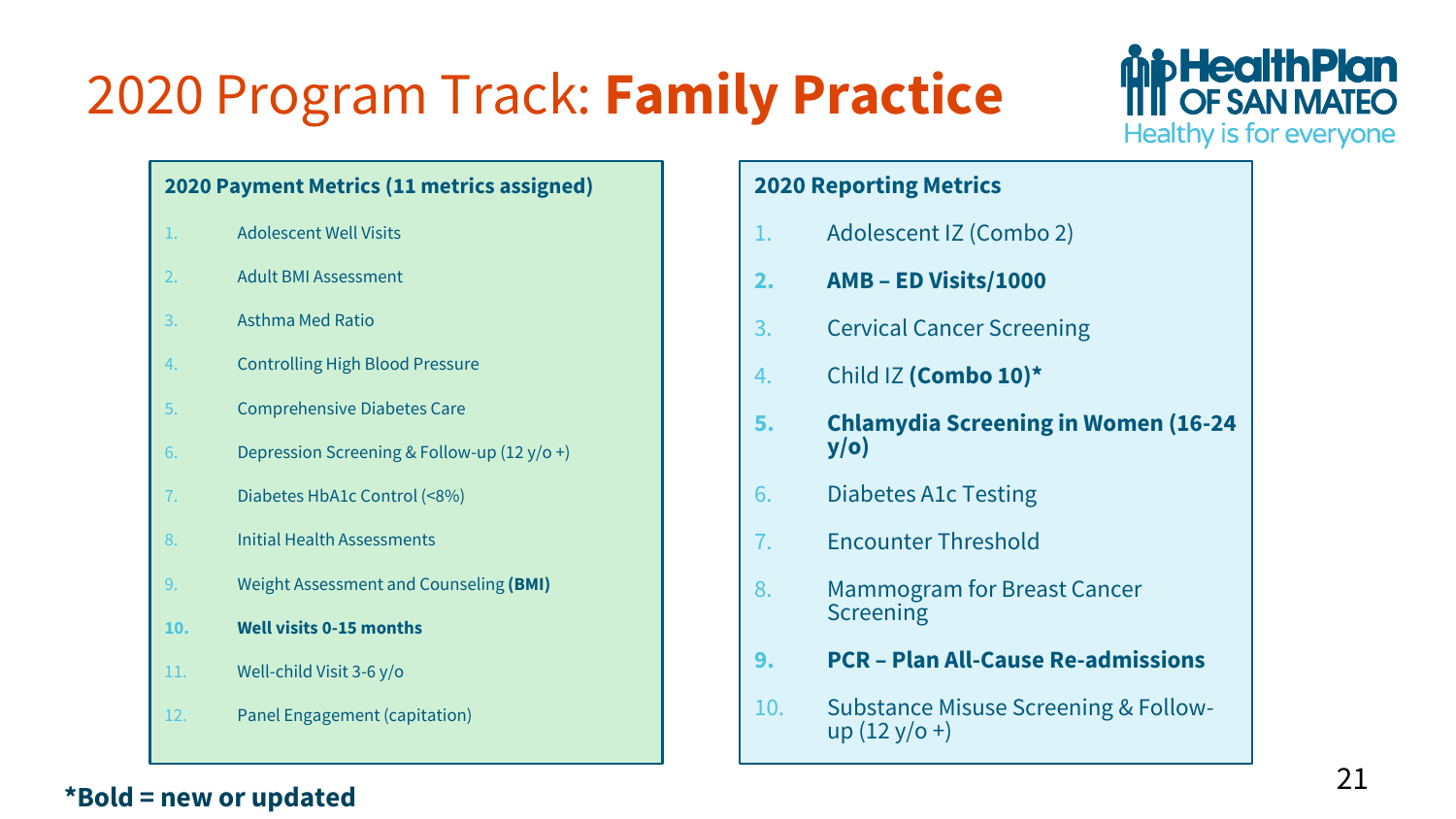## Reports – A High-Level Review



- Active Engagement
- Payment Engagement
- Engagement Benchmark
- P4P Progress Report (real time)
- P4P Member Detail Report (real time)
- P4P Progress Report (3-month lag)
- P4P Member Detail Report (3-month lag)
- Capitation Roster
- PCP Re-assignment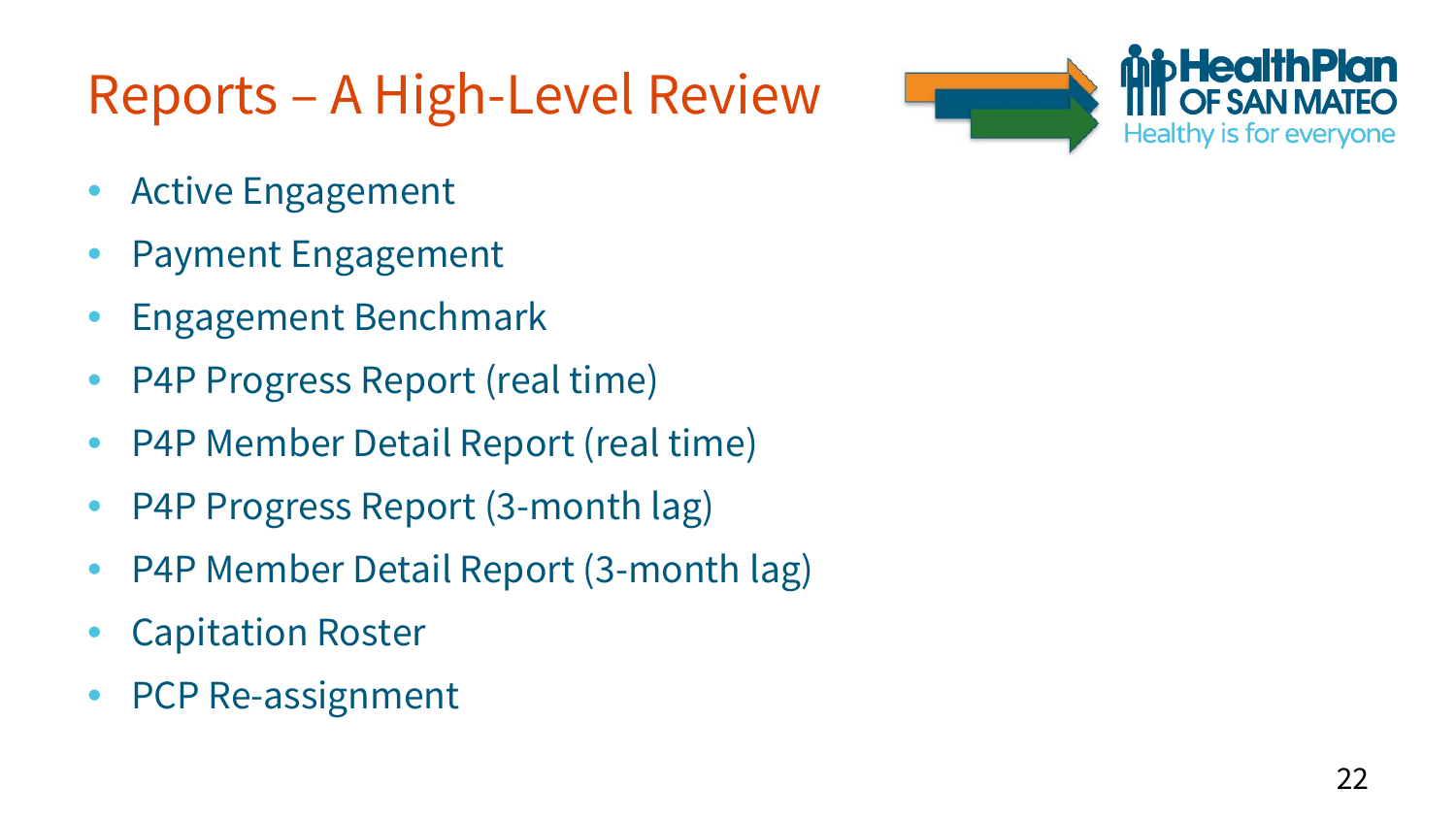## Reports – A High-Level Review



- Active Engagement
- Payment Engagement
- Engagement Benchmark
- **P4P Progress Report (real time)**
- **P4P Member Detail Report (real time)**
- P4P Progress Report (3-month lag)
- P4P Member Detail Report (3-month lag)
- Capitation Roster
- PCP Re-assignment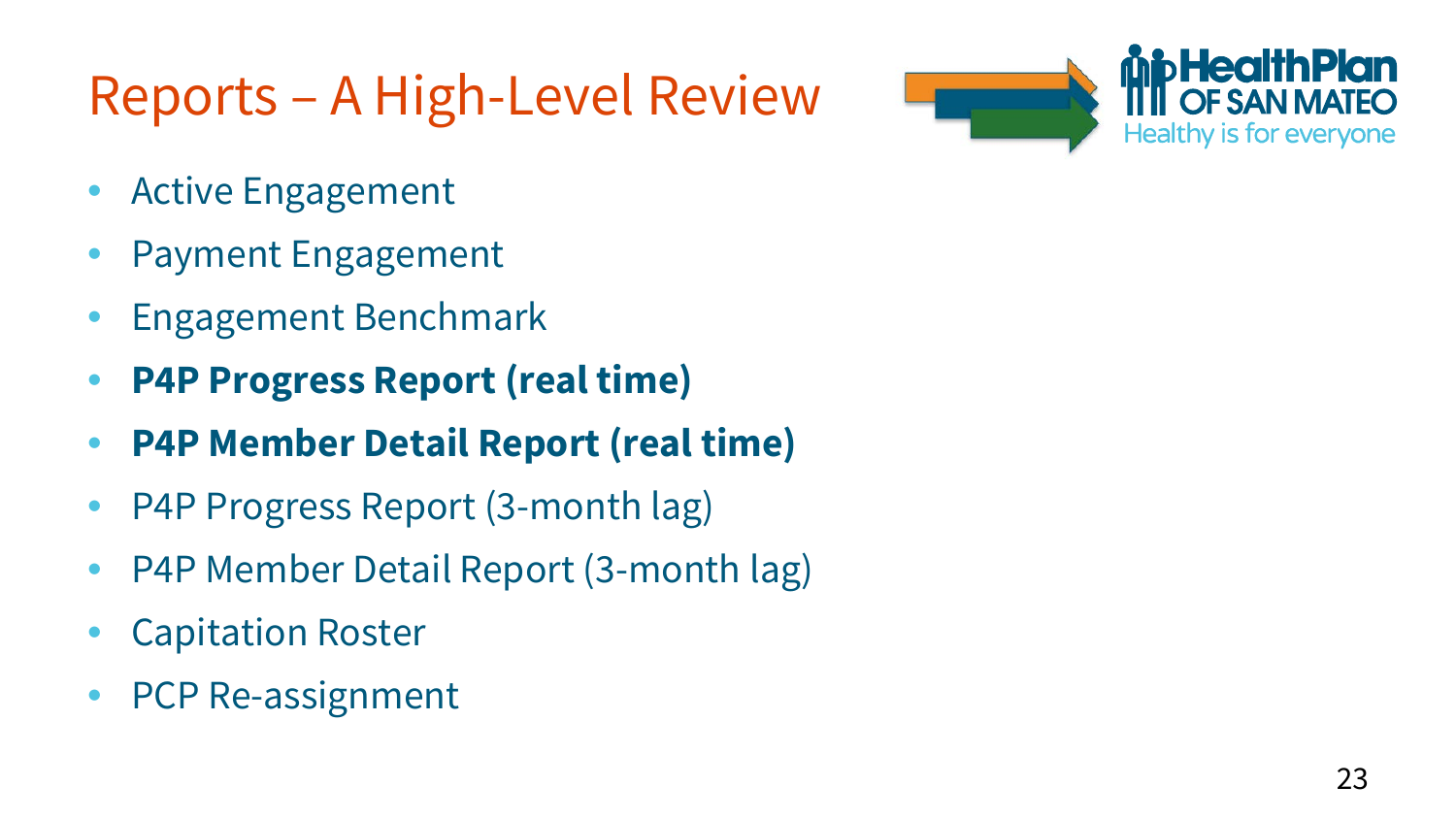## Progress Reports

- Location: eReports portal
- Format: Excel file
- Includes:
	- All measures in all tracks\*
	- Flag applicable metrics by track
	- Benchmarks
	- Current performance
- What else would be helpful?

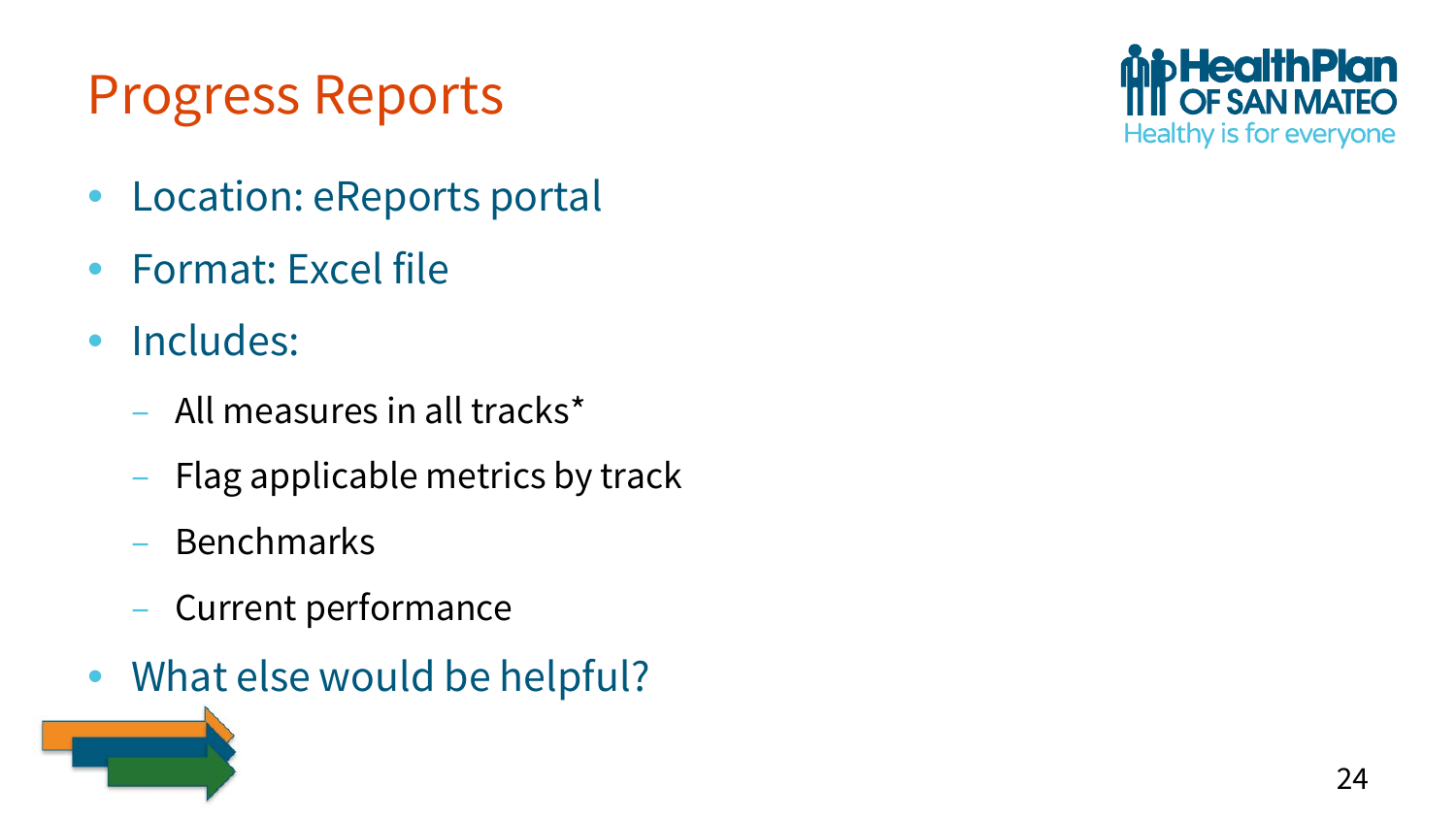Program Development and Timeline (Getting to Phase 2):



- **PCP Contract Amendments – Out Now!**
- **2020 PCP Capitation Update → 50 assigned MC members** 
	- Capitation payment eligibility = reviewed quarterly
	- Currently under review now for Jan. 1, 2020 payments
- When updated HEDIS benchmarks are available: **Early/mid- December 2019**
	- Update program guidelines and post online
	- Update report specifications (target for first 2020 reports = **March 2020**)
	- Ongoing testing/validation of new report specs